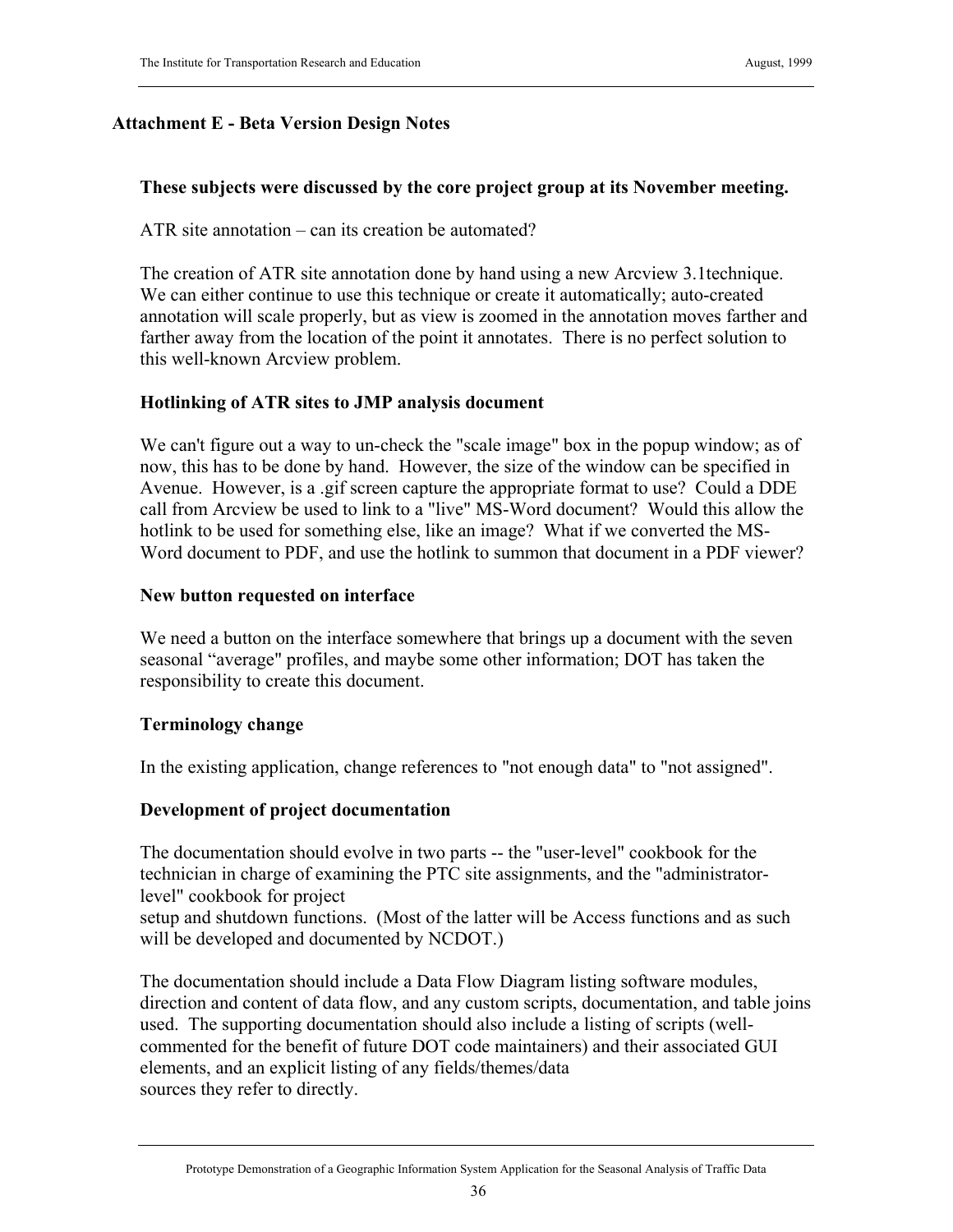# **Application training**

NCDOT Arcview/application training is deferred until the US 70 pilot corridor data capture is completed, analyzed, and incorporated into the application and documentation. This will result in a substantial change to both, so it was agreed that is was best not to go through this exercise twice. When the pilot corridor data is delivered, ITRE will do the SAS analysis, rebuild the training documentation, and return the data back to DOT to process on their own.

# **Implementation of the ATR/PTC data within MS-Access**

Project Technical Committee member Julia Harrell is working on the ODBC link between Arcview and MS-Access. Others have been successful in setting up this link. DOT wants Access to be at the center of this application (not a .dbf table) since the ATR and PTC data is already stored that way.

The Access table of all 65,000 PTCs will be the basis for the final version of the application. The matching shape file of PTC site locations will be created gradually, and newer and more complete versions of this file will be substituted in the applications as they arrive from the digitizing shop.

The Access table will include these fields for each PTC station:

its current group assignment

its date stamp, indicating the last time the current group assignment was made official

an "Access Flag", which will be raised when a SAS JMP analysis has been performed on the station.

fields for "Best fits" 1 through 3, which will be populated with seasonal group candidates from SAS JMP for those stations whose "Access Flag" is raised.

the "pending" assignment for that station. For stations whose "Access Flag" is not raised, this will be calculated to be the same as its current group assignment. For stations whose "Access Flag" is raised, it will be calculated to be the same as "Best Fit  $1"$ 

an "accept" flag. When the table is set up by the administrator, none of the "accept" flags will be raised.

The procedure of building this table will be known as a "reset", and will be performed once a year by the application administrator (see below).

# **Routine data processing procedure**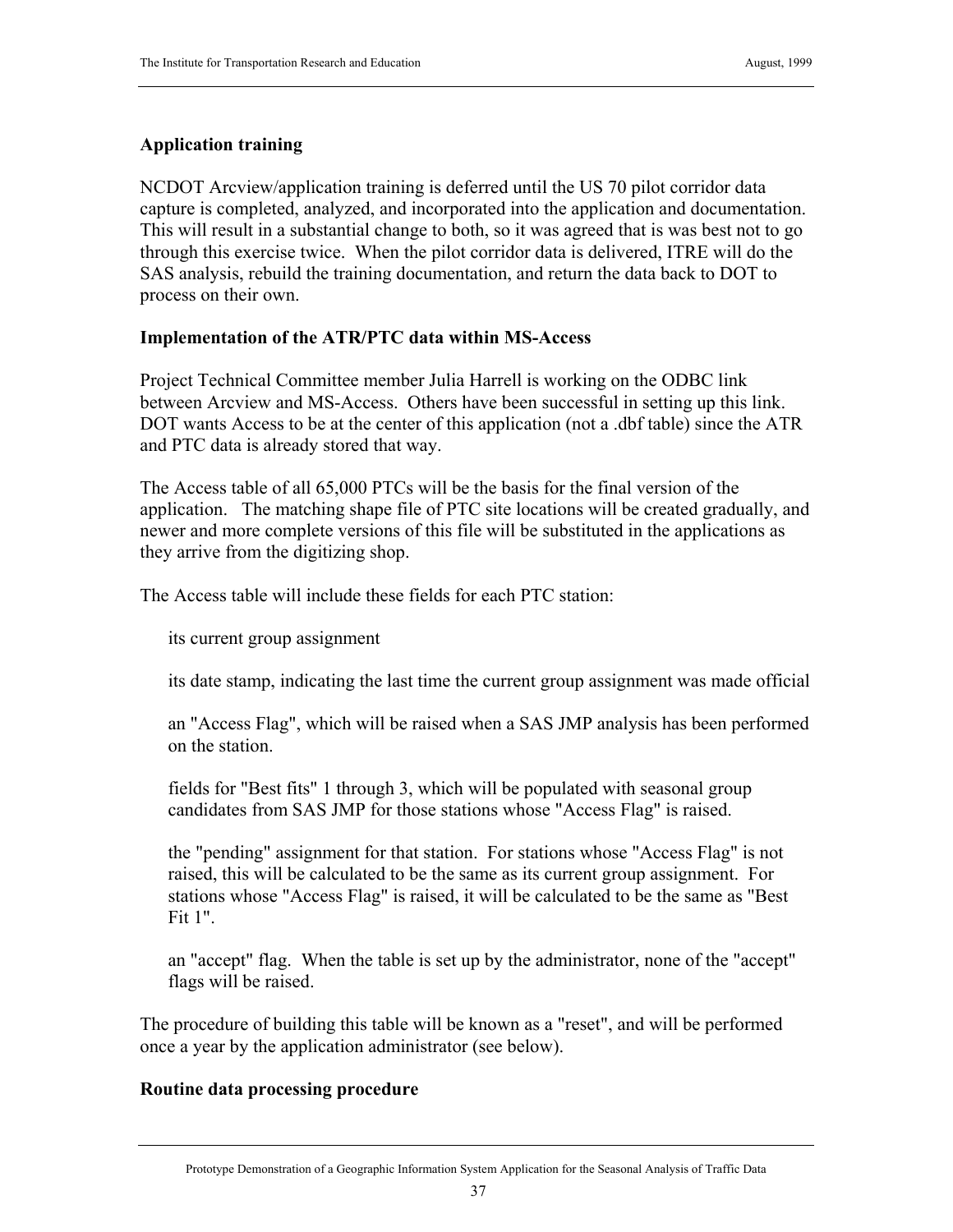The analyst in charge of actually operating the application (heretofore referred to as the "user") will make two passes at the data. The first pass will be to approve or change the "pending" assignment for stations for which SAS JMP analysis has been completed (that is, the Access Flag is raised and the "pending" assignment has been calculated from "Best Fit 1"), based on the proximity of the seasonal classifications of neighboring stations and ATRs.

The second pass will be to approve or change the "pending" assignment for stations for which SAS JPM analysis has NOT been performed, but are in the same geographical area as the stations examined in the first pass. These are the stations for which the Access Flag is lowered, and the "pending" assignment has been calculated from the "current" (historical) assignment.

In either case, the user's job will be to "accept" the "pending" assignment, whether it's the one placed there by the administrator during the reset, or updated in the table by the user based on the

assignments made on the surrounding stations. The "accept" function will be implemented as a button on the view interface, and will cause the symbology of the station to be encircled with a black outline (see below).

# **PTC Station Symbology**

We discussed various approaches to symbolizing the PTC station locations. The problem we're facing is that we need to symbolize the stations on a combination of values and fields: Does the station have a "pending" assignment of 1, 2, 3, 4, 5, 6, or 7; is the origin of the "pending" assignment a SAS analysis or a "current" (historical) assignment; and has the site been "accepted" or not?

We're going to deal with the SAS analysis vs. "historical" assignment problem by calc'ing the "historical" assignments (1 through 7) to be their arithmetic inverse -- that is, a SAS assignment of 6 will be distinguishable from a "historical" assignment of -6. This will be handled at the once-a-year system reset by the application administrator. These will be stored in the "pending" field, using

bright "neon" colors to represent positive values and matching pastel colors to represent the negative values.

The other problem is representing the "accepted" flag. To do this we will create a second theme from the same data source, and have it draw on top of the theme described above; an "unaccepted" PTC site will not be drawn in this theme, but an "accepted" one will draw as a black-outlined shape matching the symbols used in the "pending" theme. This way the user will be able to tell at a glance if the site is accepted or unaccepted, the source of the "pending" assignment, and the assignment itself. We think this will work.